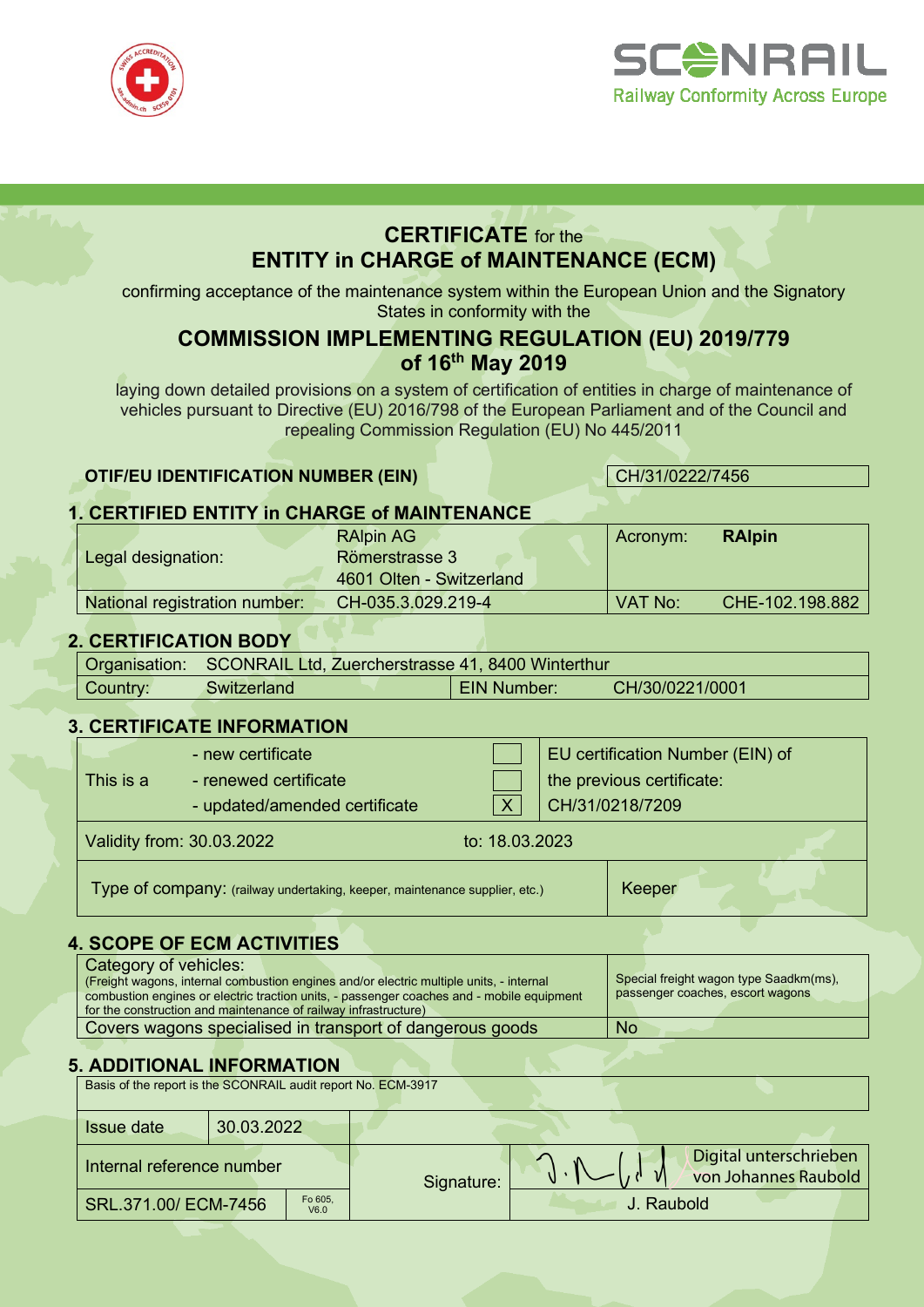



# **CERTIFICATE** of **MAINTENANCE FUNCTIONS**

confirming acceptance of the maintenance system within the European Union and the Signatory States in conformity with the

# **COMMISSION IMPLEMENTING REGULATION (EU) 2019/779 of 16th May 2019**

#### **OTIF/EU IDENTIFICATION NUMBER (EIN)** CH/32/0222/7457

# **1. CERTIFIED ORGANISATION**

|                               | <b>RAIpin AG</b>                   | Acronym: | <b>RAIpin</b>   |
|-------------------------------|------------------------------------|----------|-----------------|
| Legal designation:            | Untere Dünnernstrasse 33           |          |                 |
|                               | 4612 Wangen b. Olten - Switzerland |          |                 |
| National registration number: | CH-035.3.029.219-4                 | VAT No:  | CHE-102.198.882 |

### **2. CERTIFICATION BODY**

| Organisation: |              | SCONRAIL Ltd, Zuercherstrasse 41, 8400 Winterthur |                 |
|---------------|--------------|---------------------------------------------------|-----------------|
| Country:      | Switzerland: | <b>EIN Number:</b>                                | CH/30/0221/0001 |
|               |              |                                                   |                 |

#### **3. CERTIFICATE INFORMATION**

|                                                      | - new certificate             |  |                | EU Identification Number (EIN) |
|------------------------------------------------------|-------------------------------|--|----------------|--------------------------------|
| This is a                                            | - renewed certificate         |  |                | of previous certificates:      |
|                                                      | - updated/amended certificate |  |                | CH/32/0218/7210                |
| Valid from: 30.03.2022                               |                               |  | To: 18.03.2023 |                                |
| Type of company: (railway undertaking, keeper, etc.) |                               |  |                | Maintenance provider           |

#### **4. SCOPE OF ECM ACTIVITIES**

| Category of vehicles:                                                                     |                                   |
|-------------------------------------------------------------------------------------------|-----------------------------------|
| (Freight wagons, internal combustion engines and/or electric multiple units, internal     | Component refurbishment wheelsets |
| combustion engines or electric traction units, passenger coaches and mobile equipment for |                                   |
| the construction and maintenance of railway infrastructure)                               |                                   |
| Covers wagons specialised in transport of dangerous goods                                 | No                                |

### **5. MAINTENANCE FUNCTIONS**

|                              | Yes<br>partial<br>No. |
|------------------------------|-----------------------|
| Maintenance development      |                       |
| Fleet maintenance management |                       |
| Maintenance delivery         |                       |

#### **6. ADDITIONAL INFORMATION**

|                           |              | Basis is the SCONRAIL audit report No. ECM-3917 / Scope of inspection see page 2 |                                                |
|---------------------------|--------------|----------------------------------------------------------------------------------|------------------------------------------------|
| <b>Issue date</b>         | 30.03.2022   |                                                                                  |                                                |
| Internal reference number |              | Signature:                                                                       | Digital unterschrieben von<br>Johannes Raubold |
| SRL.371.04 / ECM-7457     | Fo 607, V8.0 |                                                                                  | J. Raubold                                     |